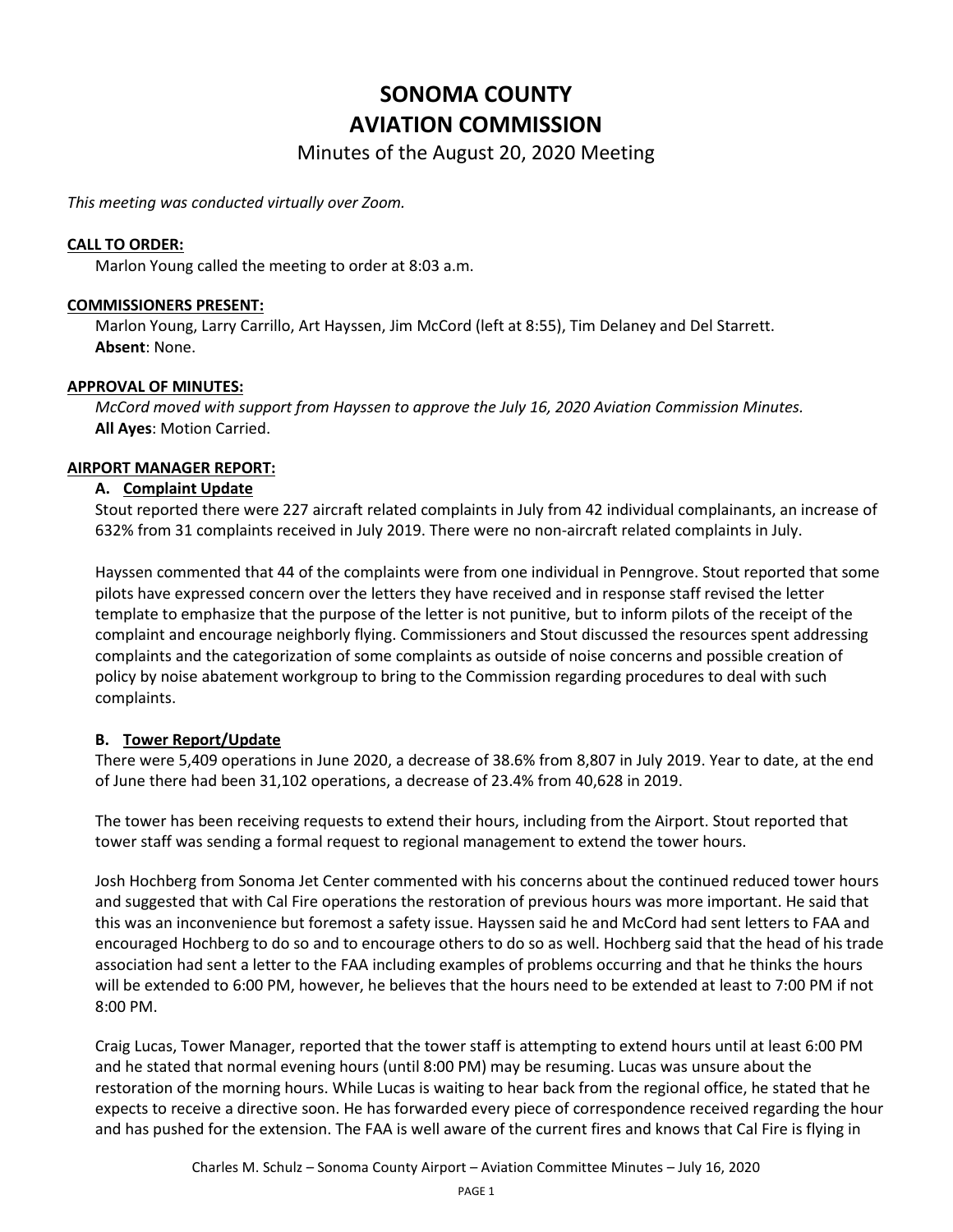and out of the Airport. Young said he believed Cal Fire had over thirty operations between 6:00 and 8:00 PM the previous day (August 19). Lucas was reviewing the traffic count from that time but stated that it looked like the traffic met the traffic count criteria for an extension of hours. Lucas said the only delay might be working with the union to give notice for changing shifts (7-day notice is required but able to be waived by the union).

# **C. Airline Update**

There were 11,724 passengers in July 2020, a decrease of 76.8% from 50,625 in July 2019. Year-to-date, through July the Airport had seen 118,602 passengers, a decrease of 53.9% from 257,188 in 2019.

Stout reported that passenger counts have leveled off. Airlines have been scaling back their September and October flight schedules. Load factors are increasing slightly and we will probably see slight increases through the end of the year. Stout has not heard back from JetSuite X on their potential operations out of the Airport. They are in partnership with a company pitching an FBO operationat the Napa airport. Breeze and Extra, new airlines that have not yet launched, have both postponed their start dates.

# **D. Projects Update**

- **Modular Tent Expansion**: The tent has been skinned and Q&D is currently working on the interior walls. The restroom has been framed and the systems installed. Next week they will begin drywall for the restroom and inside the tent. Project should be completed in the next four weeks. Will be a ribbon-cutting on completion.
- **TSA Check Point Move**: Has been pushed back to sometime between October 1 and October 15 due to change in when the equipment will arrive.
- **Terminal Improvement**: Draft contracts are in place for a September 1 date at the Board of Supervisors for the award of the construction component. Budget is just over \$31 million which includes contingencies, soft costs and construction. Due to around \$400,000 in savings in subcontractor bids the Airport will be able to add in some alternates. Construction should start first week of October. A stakeholder meeting will be held in September. Still planning to hold a groundbreaking, although may be virtual. All of our paperwork has been submitted on our last grant.
- **Solar Panels in Parking Lot B:** Appeal on glare study still with FAA. Airport is elevating the issue due to delays.
- **Landscaping:** In the process of changing providers.
- **Parking Lot:** finished sealing rental car pick up and return lots
- **Equipment:** Purchasing a crack seal machine that should accelerate some of our maintenance.
- **Rubber Removal on Runways:** Completed.
- **Potential 2021 Summer Projects:** Removing some of the eucalyptus from the south side of the Airport grounds; paving driveway to EAA; chip seal for Becker Blvd. to Sheriff's hangar.
- **Annual ARFF training:** Half of Airport Operations staff went this week and the other half going in two weeks.
- **New Commissioner:** Rick Duste has been recommended by Supervisor David Rabbitt to fill the District 2 vacancy on the Commission and that item is going to the Board on September 1 for approval of his appointment.

## **E. Runway Safety Action Team (RSAT) Update**

The FAA has had some internal meetings to come up with additional options that may help resolve this issue but is in agreement that physical modifications are needed. Airport and FAA are meeting on August 31 to discuss temporary and permanent fixes. Permanent fixes will include an update to the Airport Layout Plan (ALP) and are probably four to six years away depending on the needed environmental for the chosen options. If the creek is not involved the environmental could be completed in as little as 18 months, but involvement of the creek increases that time to 24 to 30 months.

## **F. Sheriff's Garden/Jail Facilities**

Stout reported that the MOU is still under Counsel's review. The County going through the budget cut process. Hayssen commented that the facility is not being used at this time.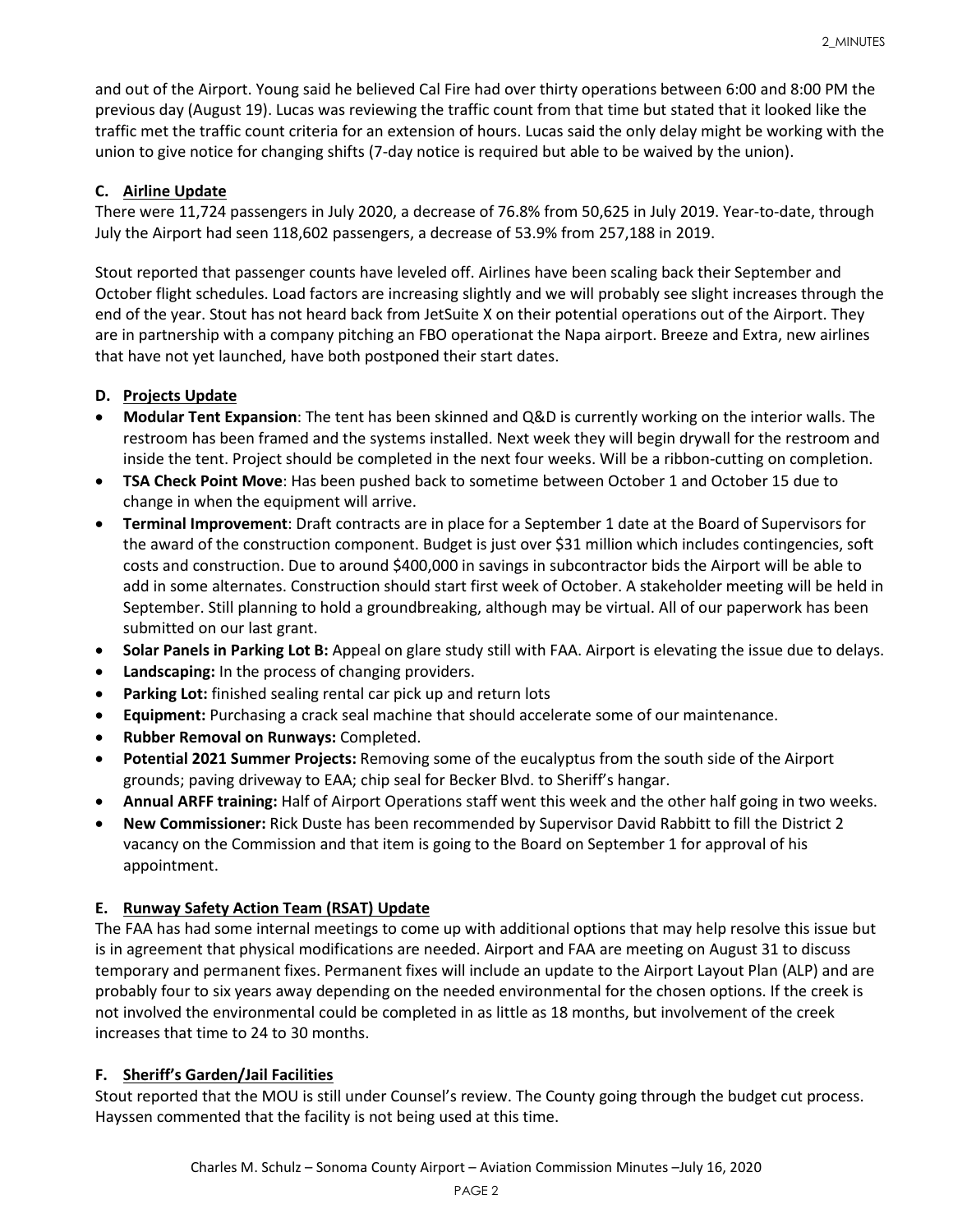## **ACTION ITEMS:**

None.

## **DISCUSSION ITEMS:**

#### **A. Noise Abatement Update:**

The noise abatement workgroup provided an update. McCord spoke with the outreach coordinator in Truckee. The Truckee airport district pays for the tower so they are able to dictate the tower's policies. In Truckee, every operation is a noise abatement operation. STS, on the other hand, would have to work with the tower to consider noise abatement procedures when directing aircraft.

Hayssen reported that within the next 7-10 days the workgroup will meet with operators to get their input. If STS can have anything close to the success that Truckee has had, we should see a big improvement in noise complaints.

Commissioners, Stout and Lucas discussed flight patterns for runway 14 and the tendency of pilots to use left traffic when the tower is closed, though the default is to use right traffic. Delaney asked Lucas about routing from tower. Lucas stated that, in general, the tower routing comes from prioritizing efficiency. McCord played a video he created with a right pattern instruction for pilots. Stout addressed recent noise complaints from the Silk Road area made when several different helicopter operators were doing training. If the Airport created noise abatement procedures for each runway, it could address all the most common causes of noise complaints, including helicopters over the Silk Road area.

McCord stated that defining flight paths was the first step in noise abatement efforts. Then we have to perform outreach to disseminate the information and achieve adherence. McCord said that when the tower is closed, an automated message could be played. Instructions to use a right pattern could be included in that message.

Stout suggested that the Airport could include a 15-minute training video for noise abatement in its requirements for badge renewals and/or provide access to the video through our website and request that pilots view the video. Commissioners discussed the merits of requesting or requiring viewing of noise abatement content.

Stout reported that he had met again with Alaska Airlines and American Airlines regarding noise abatement efforts. So far, no obvious solutions have presented themselves, however, the airlines are still open to making changes and Stout will continue to follow up. Two possible actions were discussed at the last meeting. The first was setting aircraft up for the instrument approach to runway 14 automatically from center so that a pilot would have to request a visual approach. The second was instituting a turn to a different heading after a departure from runway 32, i.e. 310°.

Stout also reported that he was working with Mead and Hunt to finalize the Airport's request to the FAA to review proposed changes to approaches. When the Airport submitted its request for the modified approach to the new runway 14 end, the FAA did provide a modified approach but it was not the exact approach requested.

## **NEW BUSINESS:**

No new business at this time.

#### **PUBLIC COMMENT:**

None.

#### **COMMISSION COMMENTS:**

None.